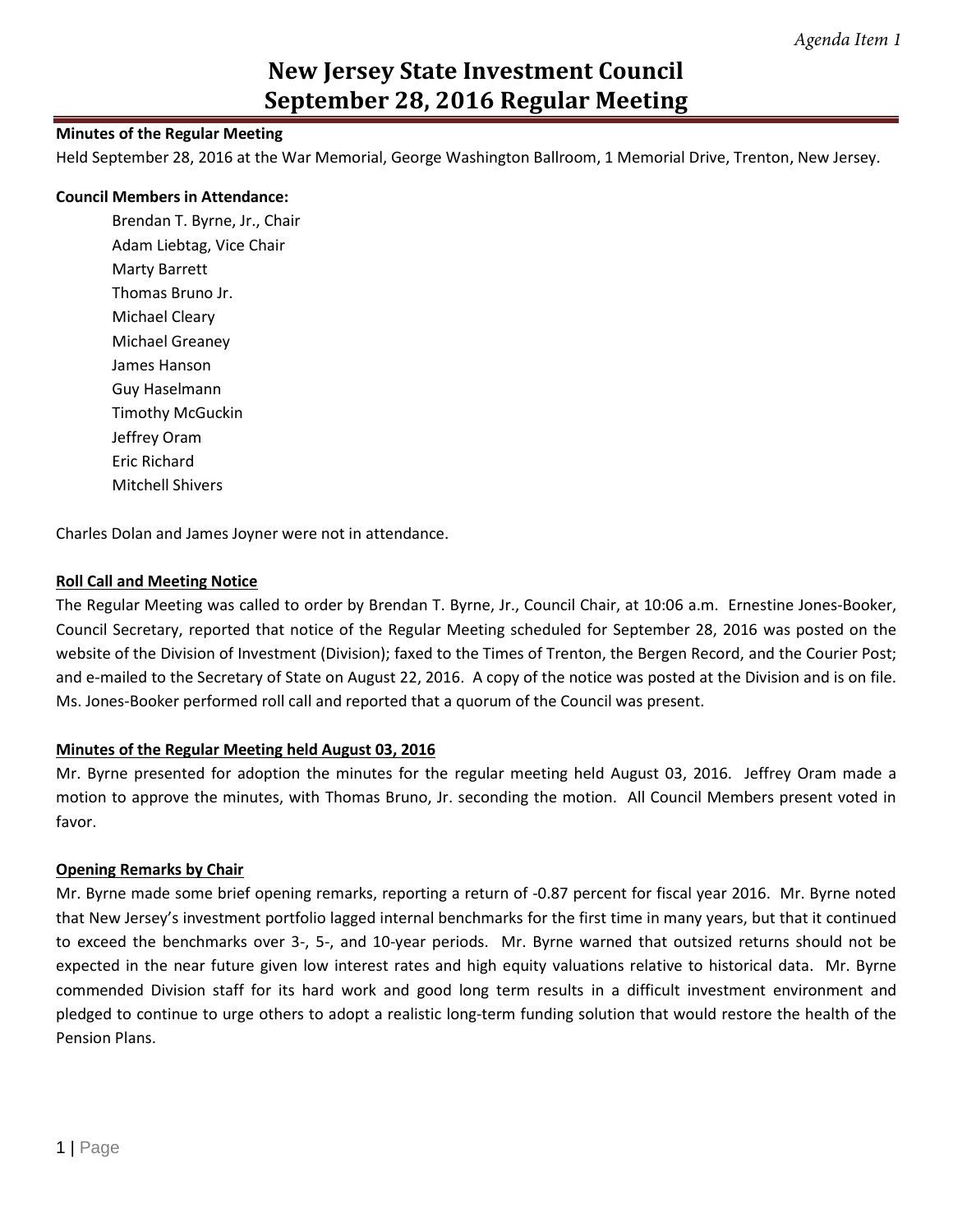## **Election of Chair and Vice Chair**

Mr. Oram, Chair of the Nominating Committee, reported that the Nominating Committee, consisting of himself, Guy Haselmann and Timothy McGuckin, met telephonically on September 26<sup>th</sup> and that the Committee was nominating Mr. Byrne to continue to serve as Chair and Adam Liebtag to continue to serve as Vice Chair of the Council. There were no additional nominations. In a roll call vote, all members of the Council present voted in favor of Mr. Byrne's election as Chair and Mr. Liebtag's election as Vice Chair.

### **Appointments of Members to Council Committees**

Mr. Byrne reappointed himself, Mr. Liebtag, Mr. Haselmann, Mr. McGuckin, and Mr. Oram to the Executive Committee; himself, Mr. Liebtag, Mr. Haselmann, Mr. McGuckin, Mr. Oram, and Mitchell Shivers to the Investment Policy Committee; and Michael Cleary, Michael Greaney, James Hanson and Mr. McGuckin to the Audit Committee, with Mr. McGuckin to serve as chair.

### **2017 Proposed State Investment Council Meeting Dates**

Mr. Byrne presented a proposed meeting schedule for 2017. Marty Barrett suggested that the Council consider moving some of the meetings to 11 a.m. Mr. Byrne acknowledged Mr. Barrett's suggestion, but recommended keeping the 10 a.m. start time.

### **Presentation by John Megariotis of the Division of Pensions and Benefits**

Mr. Byrne introduced John Megariotis, Deputy Director of the Division of Pensions and Benefits, who made a presentation comparing actuarial figures calculated according to state law to figures calculated according to industry accounting standard, specifically those required by GASB 67 and GASB 68. Mr. Megariotis explained the various factors resulting in higher unfunded liability amounts using the GASB standards. Mr. Byrne and Mr. Barrett asked whether the projected depletion dates for the various funds would be extended if State contributions increased in future years. Mr. Megariotis responded yes, provided that the formal funding policy has been followed over several years. In response to Mr. Barrett's question regarding the allocation of PFRS' net pension liability to local versus state employers, Mr. Megariotis explained that the bulk of the PFRS membership are local employees. Mr. Liebtag asked about the discrepancy between the total asset value under the actuarial calculation and under the GASB calculation. Mr. Megariotis responded that the actuarial value did not fully incorporate market gains and losses. Mr. Liebtag also asked for more information regarding investment assumptions, which Mr. Megariotis agreed to provide in the future. Eric Richard expressed concern regarding the looming depletion date for the Judicial Retirement System and asked what would happen if the State made no changes. Mr. Megariotis responded that if the current funding mechanism continued to be implemented in the future, the expected depletion would not occur at the currently projected date. Mr. Haselmann pointed out that both contributions and investment returns are subject to change dramatically and noted that, even though the funded status of the pension funds does not impact the Council's mission to maximize returns per unit of risk, it constrains the Council's decisions with respect to allocations to illiquid investments. Mr. Megariotis added that it is important to look at the benefit side as well as the contribution side of the funding equation. Mr. Cleary asked how often the State reviews the actuarial rate to reflect historical investment returns. Mr. Megariotis responded that the Treasurer periodically reviews information to determine whether to adjust the rate. Mr. Barrett asked whether there should also be a depletion date under the State actuary calculations. Mr. Megariotis replied that calculating a depletion date is less helpful where the underlying numbers are not being calculated using generally accepted auditing standards.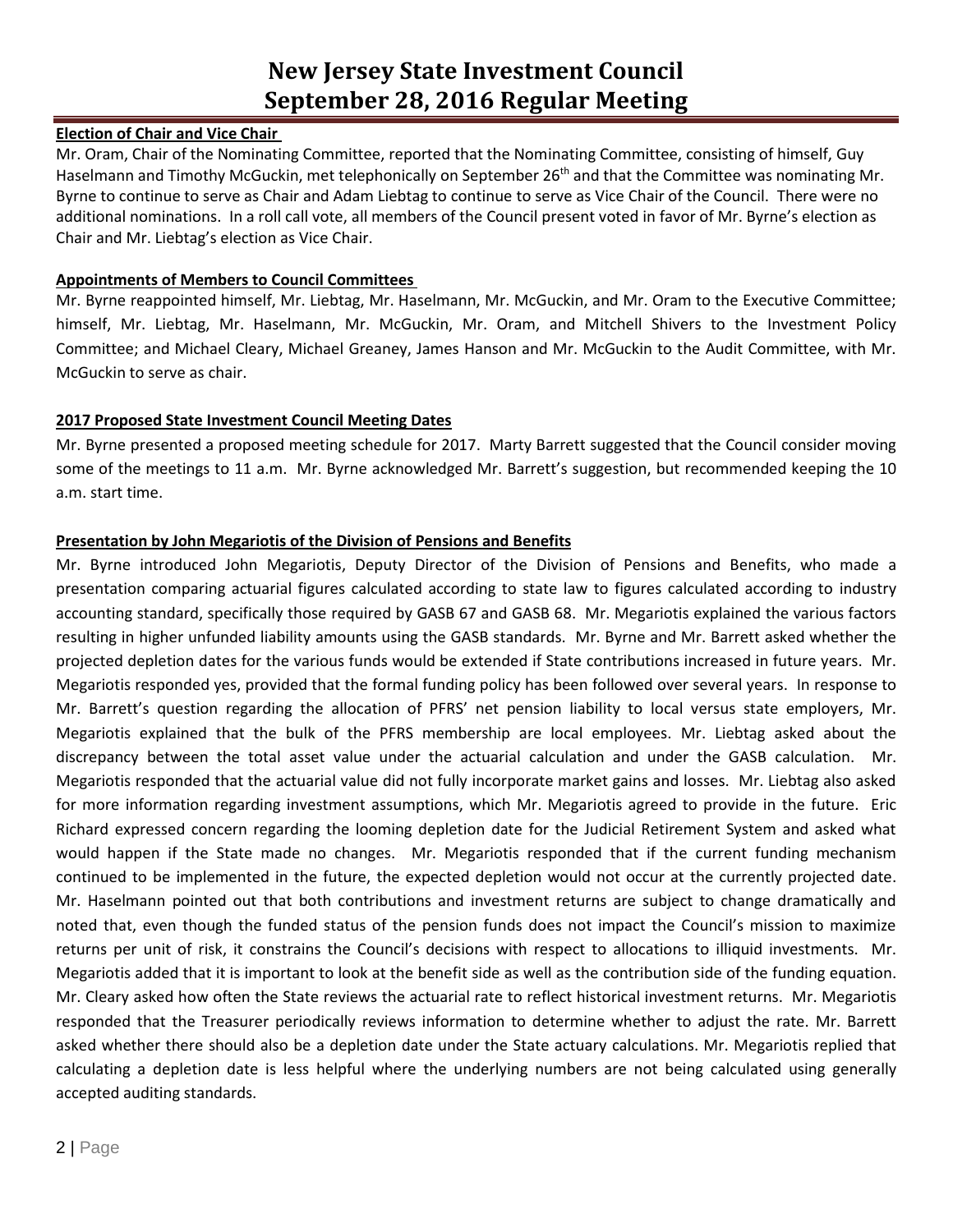## **Director's Report**

Director Chris McDonough presented the Director's Report, reporting that the Pension Fund returned, on an unaudited basis, -0.87 percent for the fiscal year, underperforming the benchmark for the year. Mr. McDonough provided an update on the performance of the portfolio as a whole and the performance of specific asset classes, noting that real estate and private equity were the best performing strategies while non-U.S. equities and equity-oriented hedge funds performed poorly. Mr. Byrne pointed out the real estate and private equity asset classes have consistently performed well over time. Mr. McDonough concurred, but cautioned that the recent high levels of returns were not expected to continue in the future. Mr. Cleary asked about the discrepancy in performance between public equity and equityoriented hedge funds. Mr. Haselmann explained that much of the difference is due to the lower net long position of hedge funds, and noted that public equity prices have been higher over the past five years in part due to central banking activity which may be unsustainable. Mr. Byrne added that the investment environment for equity-oriented hedge funds has been difficult, and that was a reason for the Council's recent decision to allocate away from those types of investments.

Deputy Director Corey Amon compared the Pension Fund's performance, including its long term performance per unit of risk, to that of other large pension funds. Kristen Doyle of Aon Hewitt discussed the impact of asset allocation on the peer analysis. Mr. Haselmann cautioned against placing too much emphasis on past performance or peer analysis in an unprecedented investment environment, and encouraged the Division to be open-minded about new innovative types of asset classes.

Brian Arena and Karen Paardecamp of the Division presented an overview of the domestic and international equity portfolios, respectively. Tim Patton of the Division discussed the fixed income portfolio. Mr. McDonough provided an update on capital markets, portfolio performance and asset allocation for the current fiscal year, and notified the Council of recent legislation requiring divestment from certain companies that were identified as boycotting Israel. In response to a request from Mr. Bruno, Mr. McDonough agreed to provide a list of the identified companies to the Council when it is available.

Mr. McDonough notified the Council of redemptions from several hedge funds, and summarized the schedule for receiving proceeds. Mr. Haselmann inquired regarding the redemption from GSO Special Situations Fund, L.P., and Mr. McDonough explained that the partial redemption was designed to help the Division meet the revised asset allocation target for credit-oriented hedge funds.

James Hanson departed the meeting at this time.

### **Private Debt Investment**

### *Benefit Street Partners Special Situations Fund L.P.*

Mr. McDonough and Meghna Desai of the Division, along with Matt Coyne of TorreyCove, presented an investment of up to \$150 million in Benefit Street Partners Special Situations Fund L.P., a private debt fund that pursues event-driven opportunities in stressed and distressed middle market companies. Ms. Desai described the fund's strategy, its investment team and the negotiated terms of the investment. Mr. Byrne reported that the IPC had discussed the investment and was satisfied that appropriate and adequate due diligence had been performed.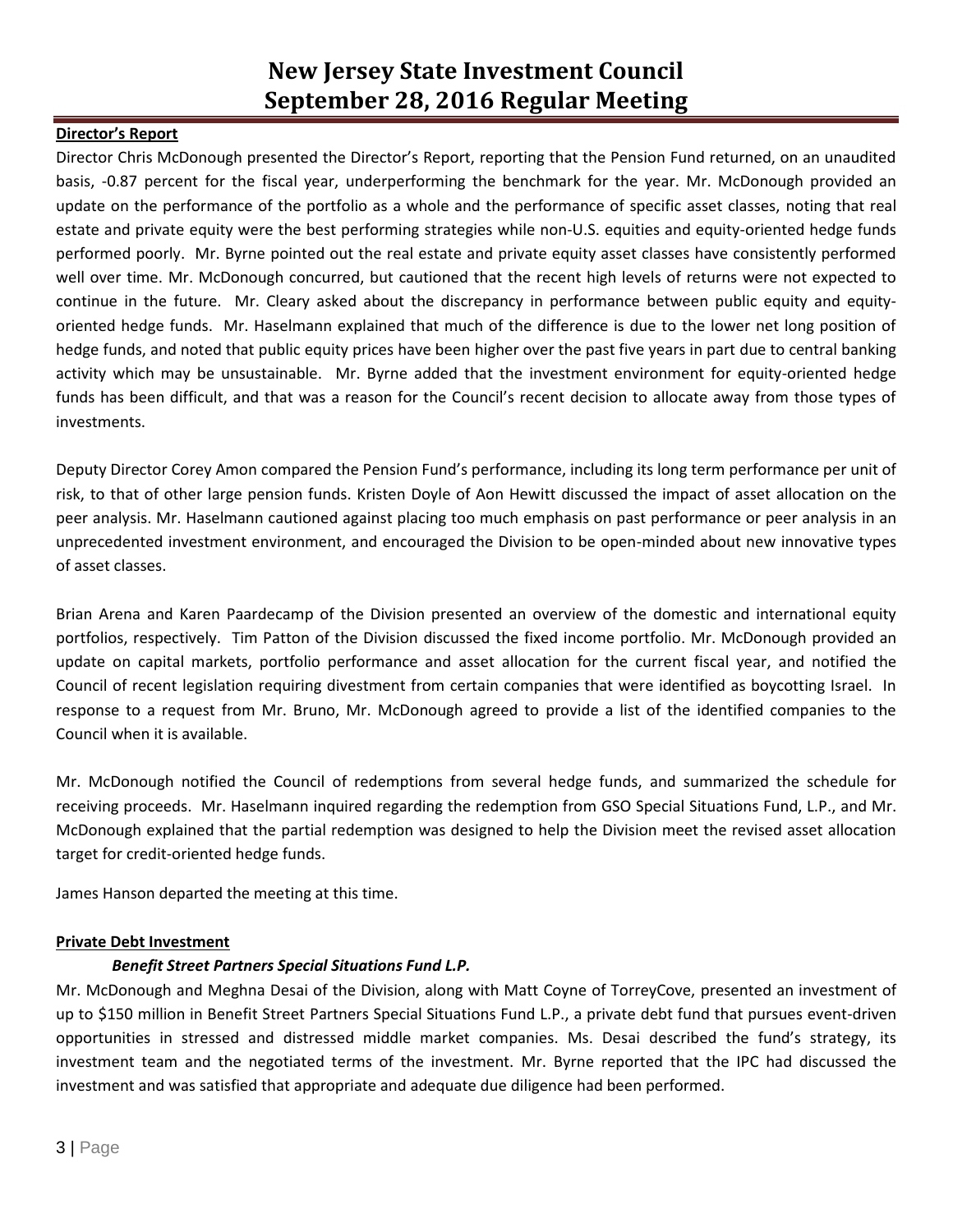### **Private Equity Investment**

## *Warburg Pincus China, L.P.*

Mr. McDonough and Ms. Desai, along with Michelle Davidson of TorreyCove, presented an investment of up to \$100 million in Warburg Pincus China, L.P. Mr. McDonough noted that this investment is part of the Division's strategy to better diversify the private equity portfolio geographically. Ms. Desai stated that the fund will focus on growth equity investments in China and reviewed the merits of the investment. Ms. Davidson commented on Warburg Pincus' investment expertise. Mr. Byrne pointed out that there was no hurdle rate for this investment, and expressed concern regarding legal risks in investing in China. Ms. Davidson replied that although the rule of law is different in China, Warburg Pincus has experience in dealing with these differences. Mr. Byrne reported that the IPC had reviewed the investment and was satisfied that appropriate and adequate due diligence had been performed.

### **Risk Mitigation Investment**

## *Aspect Core Diversified Strategy*

Samantha Rosenstock and Pete Kelioutis of Cliffwater presented an investment of up to \$200 million in the Aspect Core Diversified Strategy, a trend-following strategy managed by Aspect Capital Ltd. Ms. Rosenstock stated that the Division would be reallocating funds from trend-following strategies with higher fees. Ms. Rosenstock described the relationship of the core strategy to Aspect's flagship strategy, described the firm's experience, and the investment's fit in the portfolio.

Mr. Bruno asked how much would be saved in fees; in response, Ms. Rosenstock summarized the cost savings under various performance scenarios. Mr. Byrne asked if the Division was sacrificing returns for cost savings, to which Ms. Rosenstock replied that the return expectation remained the same. Mr. Haselmann emphasized that the focus should be on the net return, and not the amount of fees paid. He also noted positively the investment's lack of correlation with other investments in the portfolio. Chair Byrne reported that the IPC had reviewed the investment and was satisfied that appropriate and adequate due diligence had been performed.

Mr. Byrne notified the Council of a brief discussion during the Investment Policy Committee about infrastructure as an asset class and stated that further discussion was likely. Mr. Haselmann opined that these types of investment deserved consideration as an alternative to stocks and bonds.

### **Annual Report on Sudan Divestment Law**

Susan Sarnowski of the Division presented the Division's annual report to the Legislature concerning investments in Sudan. Ms. Sarnowski reported that there were no divestments in the past year and no current holdings that were in violation of the Statute.

### **Treasurer's Report**

Dr. Roger Cohen of the State Treasurer's office reported on the State's labor and housing markets and revenue forecasts. Mr. Byrne asked when the revenue growth figures for Fiscal Year 2016 will be calculated. Dr. Cohen responded that these numbers will be available when the CAFR is completed prior to the end of the calendar year. Finally, Dr. Cohen announced his imminent retirement, stating that this Council meeting would be his last. Mr. Barrett made a motion asking the Governor's Office for a resolution recognizing Dr. Cohen's service. The motion was seconded by Mr. Richard and all members of the Council voted in favor.